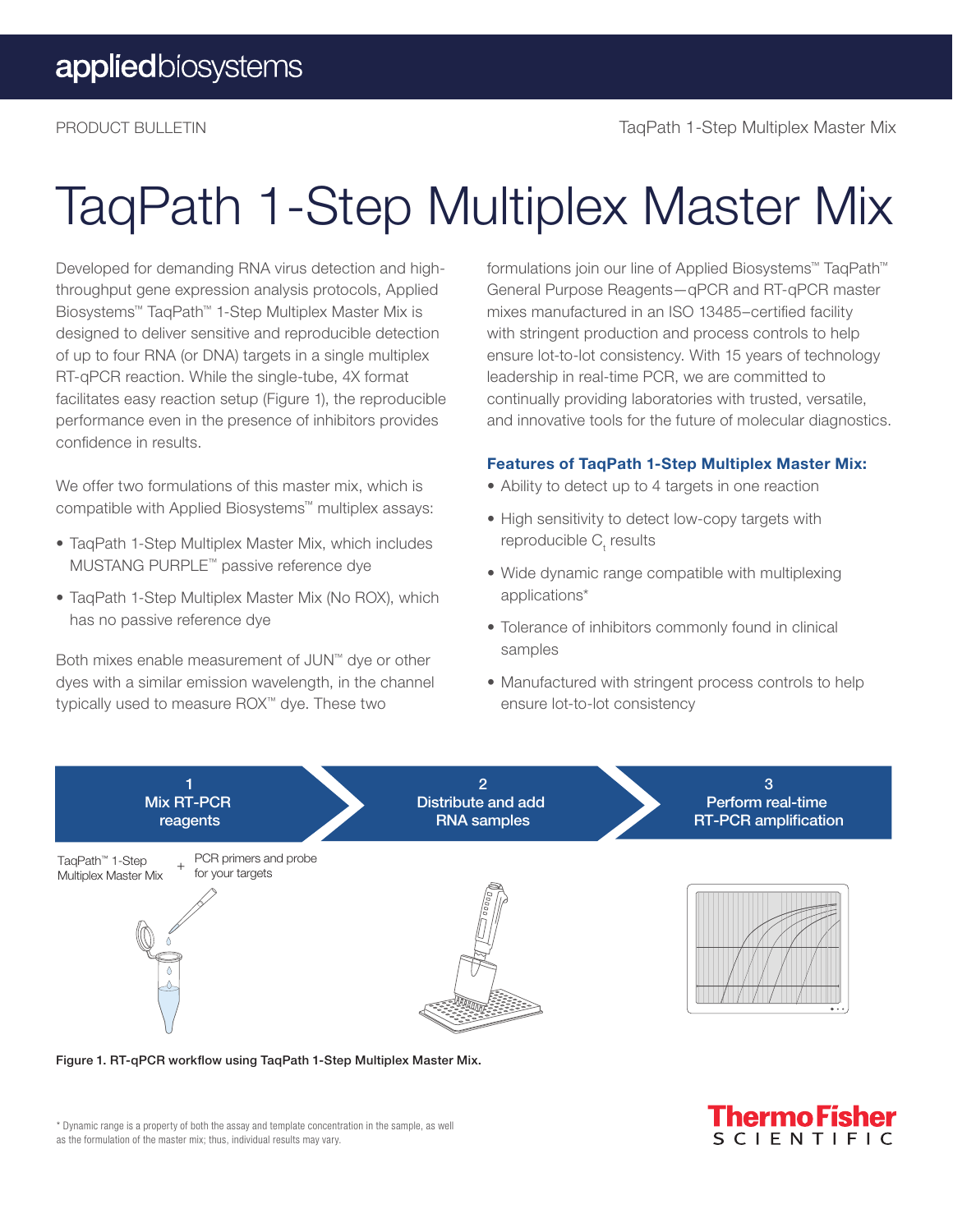#### High sensitivity

We understand the importance of reproducible detection for low-titer pathogens or transcripts in clinical diagnostic testing, which is why TaqPath 1-Step Multiplex Master Mix has been optimized as a higher-concentration (4X) master mix that allows input of more sample into each reaction, increasing sensitivity even in low-volume reactions. Figure 2 shows consistent  $\mathsf{C}_\mathsf{t}$  results obtained using both master mixes (the mix without the ROX dye and the mix containing MUSTANG PURPLE dye) to detect inputs of 10 copies of an Ebola virus RNA target.



Figure 2. Reliable low-copy detection. Samples containing 10 copies of Ebola virus RNA target were amplified using each of the TaqPath 1-Step Multiplex Master Mixes and an assay labeled with FAM™ dye. Error bars show the standard deviation from 12 replicates.

#### Wide linear dynamic range with both RNA and DNA samples

TaqPath 1-Step Multiplex Master Mix has been optimized to provide high specificity and dynamic range for both RNA and DNA targets. Since virology labs often test for both RNA and DNA viruses, TaqPath 1-Step Multiplex Master Mix is designed to use a single protocol to assay both types of nucleic acid. This input flexibility can help streamline the number of different workflows, especially in virology labs, to help improve efficiency. Figure 3 demonstrates the excellent PCR linearity across an input range of 6 orders of magnitude for both the MUSTANG PURPLE passive reference mix and the No ROX mix. Figure 4 demonstrates a linear dynamic range of 6 orders of magnitude with both RNA and DNA targets.

#### Optimized for multiplexing

TaqPath 1-Step Multiplex Master Mix is compatible with multiplexing of reactions, allowing additional exogenous or endogenous controls or targets to be run simultaneously for quality control or increased efficiency. Both versions of the mix can be used in conjunction with Applied Biosystems™ TaqMan™ probes with FAM, VIC™, ABY™, and JUN reporter dye labels and QSY™ quenchers to provide detection of 4 targets in a single reaction. These reporter



1-Step Multiplex Master Mix. (A) Amplification plot for a 6-log dilution series of Ebola virus RNA with the master mix containing MUSTANG PURPLE dye and a TaqMan™ Assay, on the Applied Biosystems™ QuantStudio™ 7 Real-Time PCR System.  $R^2 = 1.0$ , 98.9% efficiency. (B) Amplification plot for the same 6-log dilution series and TaqMan™ Assay with the No ROX master mix  $R^2$  = 1.0, 97.6% efficiency. (C, D) Standard curves derived from the plots in A and B, respectively.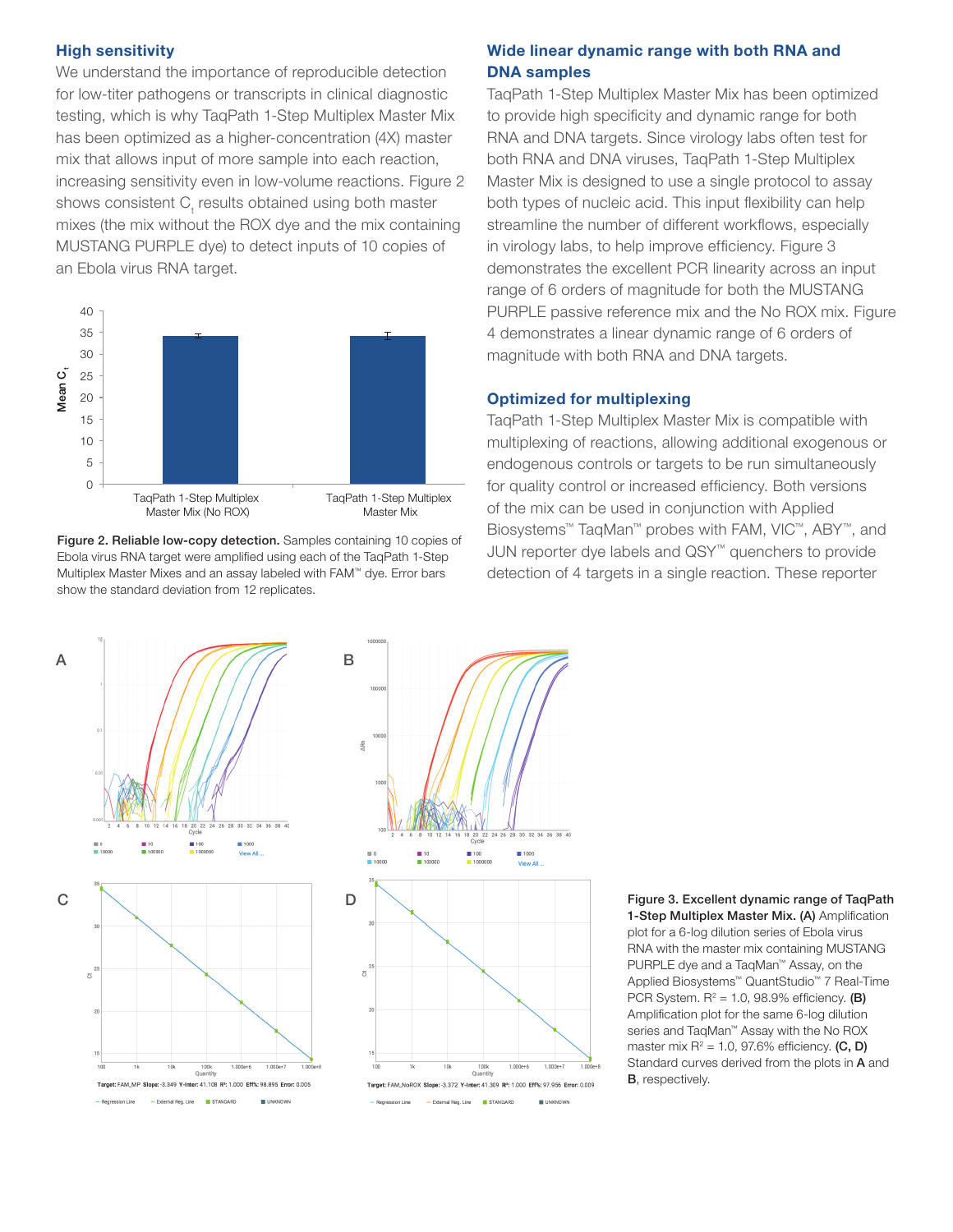dyes are optimized to work together in both formulations of the master mix—with minimal spectral overlap for optimal performance. Figure 4 demonstrates the performance of TaqPath 1-Step Multiplex Master Mix in 4-plex reactions with DNA and RNA targets.

#### Inhibitor tolerance

Unlike other master mixes on the market, the unique proprietary formulation of TaqPath 1-Step Multiplex Master Mix allows robust performance even in the presence of substances that normally inhibit PCR, such as hematin and heparin, increasing your confidence when working with a variety of complex clinical samples. Figure 5 depicts the enhanced performance of TaqPath 1-Step Multiplex Master Mix in the presence of two common inhibitors, in comparison with three competitors' 1-step kits.





Figure 4. TaqPath 1-Step Multiplex Master Mix is optimized for multiplexing with both RNA and DNA targets. (A) Amplification results for a 4-plex reaction using human cDNA over 6 orders of magnitude, TaqPath 1-Step Multiplex Master Mix, and assays for CD44 (red), CYC1 (green), TMSB10 (orange), and G6PD (blue).  $R^2 =$ 1.0 for all targets.  $(B)$  Amplification results for a 4-plex reaction using human RNA over 6 orders of magnitude, TaqPath 1-Step Multiplex Master Mix, and assays for CD44 (red), CYC1 (green), TMSB10 (orange), and G6PD (blue).  $R^2 = 1.0$  for all targets. The assay probes were labeled with FAM, VIC, ABY, and JUN dyes, respectively.



Figure 5. Inhibitor tolerance of TaqPath 1-Step Multiplex Master Mix and competitor kits. Two inhibitors (hematin and heparin) were added to RT-qPCR reactions run on the Applied Biosystems™ QuantStudio™ 5 Real-Time PCR System to assess the magnitude of  $C_{t}$  shift caused by these inhibitors.  $C_{t}$  values for reactions without and with inhibitors are shown.

#### Manufacturing production and process controls

With established controls from purchasing through QC release, the manufacturing of TaqPath™ products is designed to deliver consistent performance lot after lot. Figure 6 demonstrates that lot-to-lot consistency of  $C_t$  is preserved across multiple assays with different attributes and input target levels.



Figure 6. C<sub>t</sub> consistency across multiple assays for three unique lots of TaqPath 1-Step Multiplex Master Mix. Total RNA was amplified using a panel of gene expression assays and three distinct lots of TaqPath 1-Step Multiplex Master Mix. Excellent C. concordance is seen across the three lots for a representative subset of the assays used.